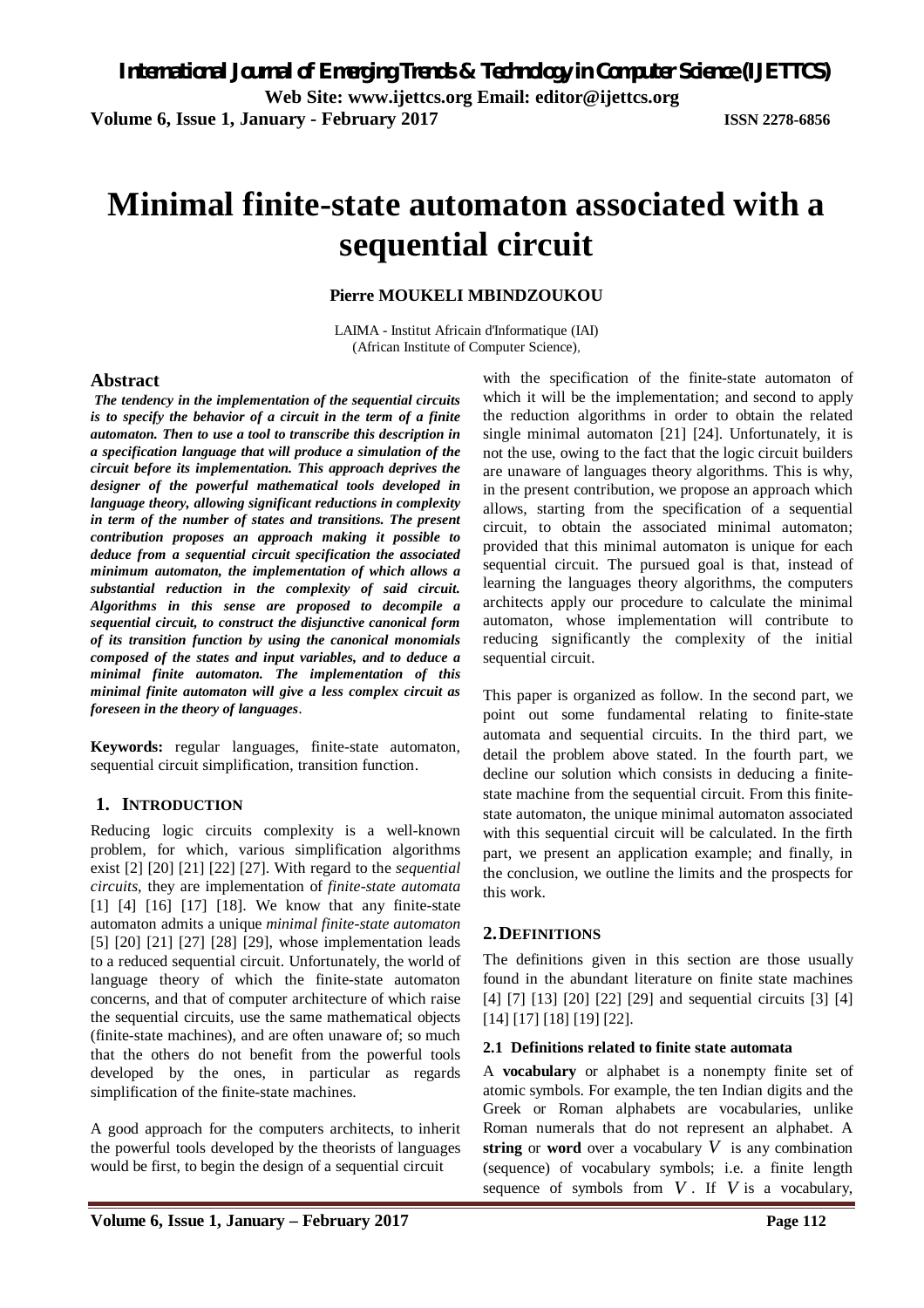# **Volume 6, Issue 1, January - February 2017 ISSN 2278-6856**

 $V^*$  denotes the infinite set of all the words build from the concatenation (juxtaposition) of elements of  $V$ , including empty string denoted  $\epsilon$ . We call **formal language** (or simply **language**, if there is no confusion), every part of  $V^*$ .

Formal languages, generated by grammars and recognized by automata, exist in several types and are classified according to the generation technique (Noam Chomsky's classification [7]) or the recognition technique. In this paper, we are only interested in regular languages, which are generated by regular grammars and recognized by finite-state automata (or finite-state machines).

Formally, a *finite-state automaton* is a 5-tuple:  $A =$ , such that:

- $V_T$  denotes the *final vocabulary*; i.e. the vocabulary used to write the words recognized by the finite-state machine. We call *final symbol*, any element of  $V<sub>T</sub>$ ;
- $\bullet$  *Q* denotes the set of states; i.e. a vocabulary such that:  $V_r \cap Q = \varnothing$ ;
- $q_0 \in \mathcal{Q}$  denotes the *initial state*; that is the state in which the automaton is set to start the recognition of a new word;
- $F \subset Q$  denotes the *set of final states*, provided that a final state (or accepting state) is a state in which the automaton ends the recognition of any word of the related regular language;

 $\mu: Q \times V_\tau \to Q$  is the *transition function*; i.e. a mapping of a set of states and a set of final symbols onto the original set of states. It is a mathematical model of the automaton behavior, specifying which state the machine will go to after the recognition of an input final symbol. The interpretation of  $\mu(q, a) = q'$  is that automaton *A* in state  $q$  with  $a$  as input final symbol will go in state  $q'$ after processing input atomic data  $a$ . The function  $\mu$ admits an extension denoted:  $\hat{\mu}: Q \times V_T^* \to Q$ , such that:

$$
\forall (q,a,x) \in Q \times V_T \times V_T^*, \begin{cases} \hat{\mu}(q,ax) = \hat{\mu}(\mu(q,a),x) \\ \hat{\mu}(q,\varepsilon) = q \end{cases}
$$

**Behavior of an automaton**: The automaton *A*switches from a state to another, as it recognizes each input final symbol from the input stream of the word to be recognized.

#### **2.2 Definitions related to sequential circuits**

We call *Boolean* **or** *binary variable*, any numeric variable in the set:  $B = \{0,1\}$ . The set *B* is associated with two binary logic operators: *AND* (also called *conjunction*) and *OR* (also called *disjunction*) and one unary operator: *NOT* (called *complement*), noted respectively:  $\wedge$ ,  $\vee$ , These three logic operators allow expressing all the other logic operators. AND and OR operators are implemented with AND and OR gates respectively and NOT is implemented with an *inverter* or NOT gate.

We call *logic function*, a function on logic variables, associated by logic operators and possibly of other logic functions. A *logic equation* is an equation of logic functions and binary variables. Logic functions can be implemented with electronic circuits, called *combinatorial circuits.*

We call *monomial*, the conjunction of possibly individually complemented logic variables. A *canonical monomial* is a monomial comprising the totality of the logic variables used in a given logic function. For example, if  $x$ ,  $y$ ,  $z$  are Boolean variables, then  $xy$ ,  $yz$ ,  $\overline{xyz}$ ,  $\overline{xyz}$  are four monomials; among which *x yz*, *xyz* are two canonical monomials. When a function is expressed as a disjunction of canonical monomials, it is said to be in *disjunctive canonical form*, or quite simply in the *canonical* or *normal form*, if there is no ambiguity. Notice that each logic function admits a unique canonical form.

The value computed by a logic function must be stored in an elementary memory called *latch* or *flip-flop*, which can store only one binary digit (i.e. *bit*). There are several types of latches: D, RS, JK, T and so on. A latch can be synchronized with a clock intended to allow the latch to change its state. The content of a latch is available through its output  $q$  (often referred to as  $Q$  in the literature). A combinatorial circuit, provided with a memory is called *sequential circuit*. In a sequential circuit, the memory output can be used as an input of the same circuit. Both combinatorial and sequential circuits are called *logic circuits*.

A sequential circuit is formally defined as a quintuplet  $C =$  such that:

- *Z* denotes the set of states encoded in a set of latches;
- I refers to the set of input boolean variables; it can be regarded as a register containing the input value;
- *Y* denotes a set of circuit output values;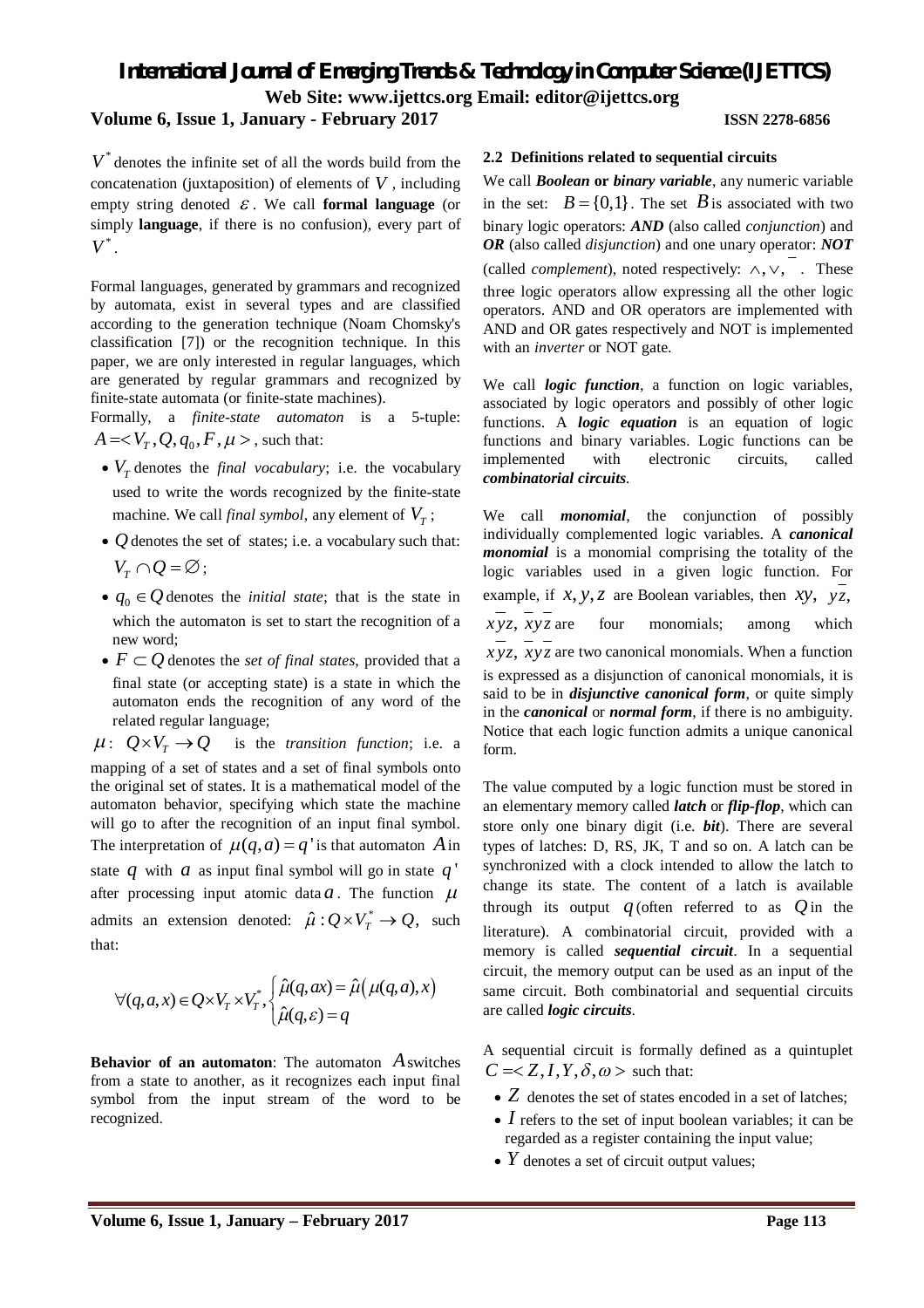- **Volume 6, Issue 1, January - February 2017 ISSN 2278-6856**
	- $\delta$  is the transition function which determines circuit behavior; i.e. a combinatorial function which determines the circuit next state from the input variables and the latches output values. The transition function can incorporate a component called inputfunction, devoted to filtering input values;
	- $\bullet$   $\omega$  denotes the output function which uses the inputs variables and the latches outputs to determine the output value of the sequential circuit.

#### **3 PROBLEM PRESENTATION**

It is established that any sequential circuit is the implementation of a finite state automaton [1] [3] [4] [11] [14] [17] [18] [19] [22] and that all the equivalent finitestate automata admit one and only one minimal finitestate automaton [4] [5] [6] [7] [13] [20] [22] [29]. This automaton is minimal in term of possible states and transitions [12] [13]. This implies that any sequential circuit admits a unique minimal finite-state automaton.

Finite state machines can be represented graphically for an efficient visualization or design. Then, the visualization can be converted in a simulator using hardware description languages. So, the designer requires a tool to convert the visualized design to hardware description language code in order to simulate and implement it. Procedures to covert state diagrams to hardware description language code are addressed by many references [1] [3] [8] [30] [9] [10] [19] [23] [25] [26] [30].

Most circuit conception platforms represent finite state machines graphically for efficient visualization and design; this visualization in then converted in a simulator using hardware description languages, using appropriate tools. The procedure is addressed by many existing tools [15] [23] [26] [30].

Despite implementing a sequential circuit from its finitestate automaton, it is better to substitute this one by the associated minimal finite-state automaton; because the latter offers a minimal number of states and transitions, and the language theory guarantees that it is equivalent to the automaton of departure [12] [13], since they recognize both the same regular language. From then on, the sequential circuit can be implemented from the minimal automaton, with a minimal complexity.

But, given a sequential circuit, how can we compute its related minimal finite-state automaton? Ideally to do so, prior to conceive a sequential circuit, one must initially design the associated finite-state machine, then calculates its related minimal automaton, and finally implements this last as a sequential circuit using a well-known procedures [1] [3] [4] [8] [9] [10] [17] [18] [19] [22]. Unfortunately, this practice is not use, because the world of the finite-state machines (theory of the languages) and that of sequential circuits (computers architecture) cohabit while being unaware of.

Since sequential circuit designers are unwilling to use the languages theory powerful tools in order to simplify their finite-state machines, therefore pending sequential circuits, a solution would be to let them design their sequential circuits, then to provide them with a method to calculate the associated minimal automaton. The interest of this approach is obvious: the reduction of sequential circuit complexity, by exploiting the simplification potential offered by the minimal finite-state automata. However, there is no procedure to calculate the minimal finite-state automaton associated with a sequential circuit: so it is the aim of this contribution to provide such a procedure. Once a sequential circuit designed or specified, our method consists in disassembling this circuit in order to deduce an associated finite-state machine, then to calculate the single minimal automaton associated with this circuits.

# **4 MINIMAL FINITE AUTOMATON ASSOCIATED WITH A SEQUENTIAL CIRCUIT**

Let  $C = \langle Z, I, Y, \delta, \omega \rangle$  denote a sequential circuit. We need to deduce from *C* , a related finite-state automaton  $A_c = < V_T, Q, q_0, F, \mu >$ , from which we can calculate the single minimal finite-state automaton  $A_{C[n]}$ associated with *C* . Reconstituting the minimal finite-state machine  $A_{C[\eta]}$  from the sequential circuit *C* amounts previously to deduce from the quintuplet  $Z, I, Y, \delta, \omega$  > a finite automaton  $A_C = < V_T, Q, q_0, F, \mu > \text{ implemented as } C.$  Once the finite-state automaton  $A_C$  is available, the next step will consist in applying to  $A_C$  the adequate algorithm in order to calculate its unique minimal automaton, which is to be the minimal automaton  $A_{C[\eta]}$  of the sequential circuit  $C$ . It is the purpose of this section to show how  $A_C$  and  $A_{C[\eta]}$  can be computed, provided *C*.

First, we propose an algorithm to disassemble a combinatorial circuit, in order to rebuild its unique disjunctive canonical function. Second, using this algorithm, we propose another algorithm to calculate a finite-state automaton associated with a sequential circuit. Third, we propose a version of the minimal automaton algorithm adapted to the case of sequential circuit.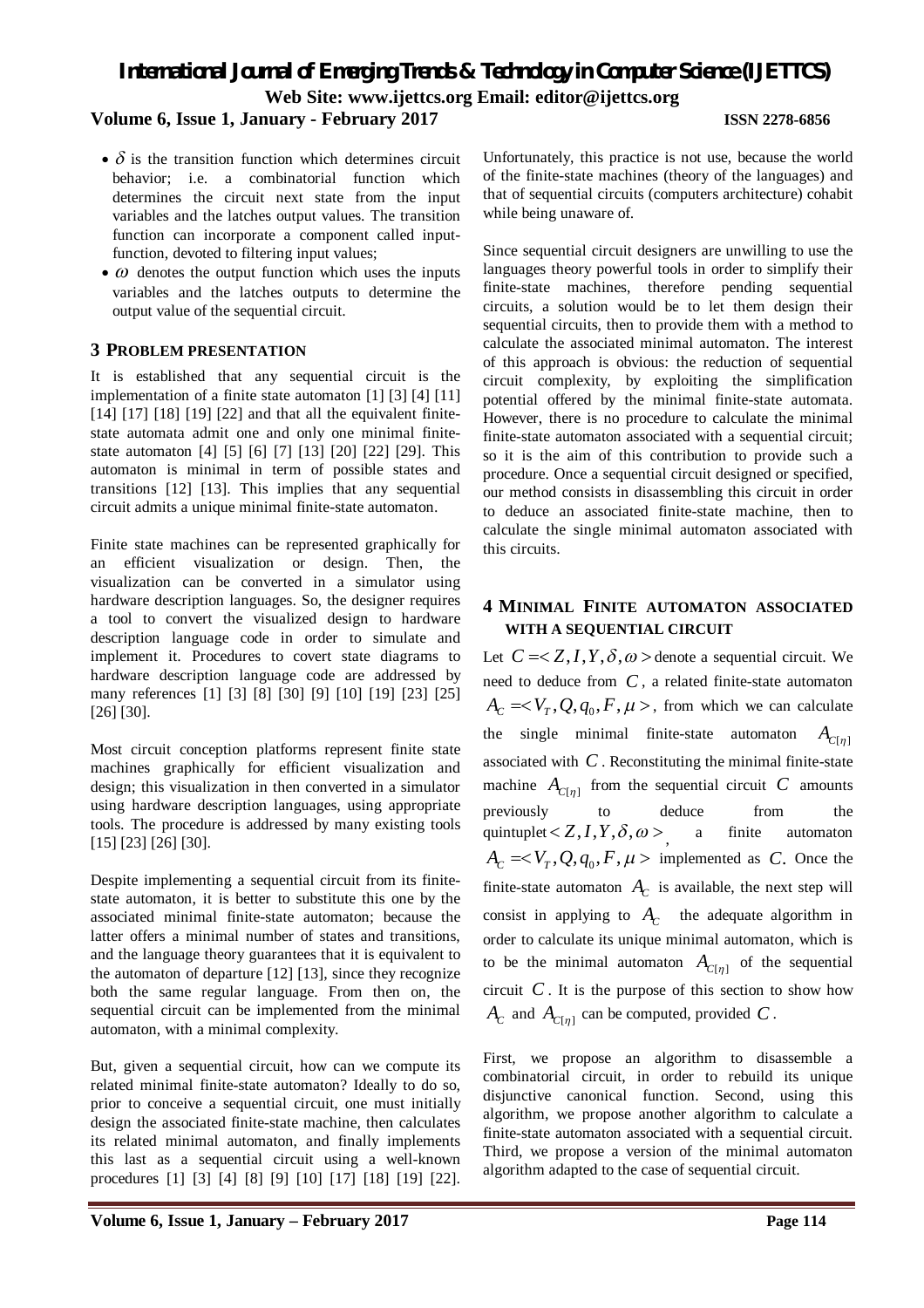#### **Volume 6, Issue 1, January - February 2017 ISSN 2278-6856**

**4.1 Algorithm to disassemble a combinatorial circuit**

Let 1 *k*  $S = \sum \alpha_i$ , be the equation of a combinatorial circuit, *i* =

where  $k$  is the number of logic functions  $\alpha$ , whose sum gives the output of the combinatorial circuit.

**Procedure 1:** Calculation of the disjunctive form of a combinatorial function

Let 
$$
E_S = {\alpha_1, \alpha_2, ..., \alpha_k}
$$
 be the set of functions  
such that:  $S = \sum_{i=1}^{k} \alpha_i$ .

*While* ( $\exists \alpha \in E_s \land \alpha$  *is not a monomial)* <u>*do*</u>*:* 

- *1.***Remove**  $\alpha$  from  $E_s$ ;  $2.$ *Transform*  $\alpha$  using AND, OR and NOT *operators, such that:*  1 *n i i*  $\alpha = \sum \beta_i$  $=\sum_{i=1}\beta_i$ , where  $\beta_i$  *is a function or a monomial, and n is the number of*  $\beta_i$ ;
- *3.Insert each*  $\beta_i$  *in*  $E_s$ *. Naturally, duplicates* are removed from  $E_{\rm s}$  .

The transformations suggested in step 2 can be made using the same rules as those of logical equation simplification, in particular Morgan's laws [4] [14] [17] [24]. Procedure 1 ends, because any function can be decomposed using only AND, OR and NOT operators. At the end of procedure 1, the set  $E<sub>S</sub>$  consists of  $k'$ 

monomials  $\beta_i$  such that:

$$
\begin{cases}\nE_s = \{\beta_1, \beta_2, ..., \beta_k\} \\
S = \sum_{i=1}^{k'} \beta_i\n\end{cases}
$$
\n(1)

Let us note that the equality (1) was obtained by replacing every function  $\alpha_i$  by its disjunctive form. The next step consists in normalizing *S* using the following procedure 2.

*Procedure 2*: *Calculation of the normal disjunctive form of a combinatorial function*

> *Let*  $V_s = \{v_1, v_2, ..., v_j\}$  *be the set of j Boolean variables constituting*  $E_s$  *monomials.*

**While** 
$$
(\exists \beta \in E_s / \beta \text{ is not a canonical monomial})
$$
  
**do**

*1. Remove*  $\beta$  *from*  $E_s$ ; 2.*If*  $v \in V_s$  *is a logic variable not present in*  $\beta$  **then** add  $\beta v$  and  $\beta v$  to  $E_s$ . Duplicates are removed from  $E_{\rm s}$  .

At the end of procedure 2, the set  $E<sub>S</sub>$  consists now in a set of  $k$ <sup>"</sup> canonical monomials such that:

$$
\begin{cases}\nE_{\mathcal{S}} = \{\beta_1, \beta_2, ..., \beta_{k^*}\} \\
\mathcal{S} = \sum_{i=1}^{k^*} \beta_i\n\end{cases}
$$

*Illustrative example*: Let *A, B, C* be 3 Boolean variables and *S* a logic function such that:  $S = \overline{A + (B \oplus C)} + C$ 

Our aim is to find the canonical form of *S* using the above procedures 1 and 2. With procedure 1, we recognize that  $C$ , the last term of  $S$ , is already a monomial. So, at the thirst step of procedure 1 we have:  ${E_s} = {A + (B \oplus C), C}$ . The following are the next steps of procedure 1 to transform the function  $A + (B \oplus C)$  in a disjunction of monomials:

$$
E_{S} = \{\overline{A + (B \oplus C)}, C\} = \{\overline{AB \oplus C}, C\}
$$
  
\n
$$
= \{\overline{A}(\overline{B}\overline{C} + \overline{B}C), C\}
$$
  
\n
$$
= \{\overline{A}(\overline{B}\overline{C}(\overline{B}C), C\} = \{\overline{A}(\overline{B} + \overline{C})(\overline{B} + \overline{C})\}, C\}
$$
  
\n
$$
= \{\overline{A}(\overline{B} + C)(B + \overline{C}), C\}
$$
  
\n
$$
= \{\overline{A}(\overline{B}\overline{C} + BC), C\}
$$
  
\n
$$
= \{\overline{A}\overline{B}\overline{C} + \overline{A}BC, C\} = \{\overline{A}\overline{B}\overline{C}, \overline{A}BC, C\}
$$

Three monomials were obtained:  $(\overline{ABC}, \overline{ABC}, \overline{C})$ , two of which are canonical ( $\overline{ABC}$ ,  $\overline{ABC}$ ). It thus remains to transform the monomial C into a set of canonical monomials. To do so, we apply procedure 2, introducing successively the variables *A*and *B*:

$$
C = AC + AC = ABC + \overline{ABC + ABC + ABC}
$$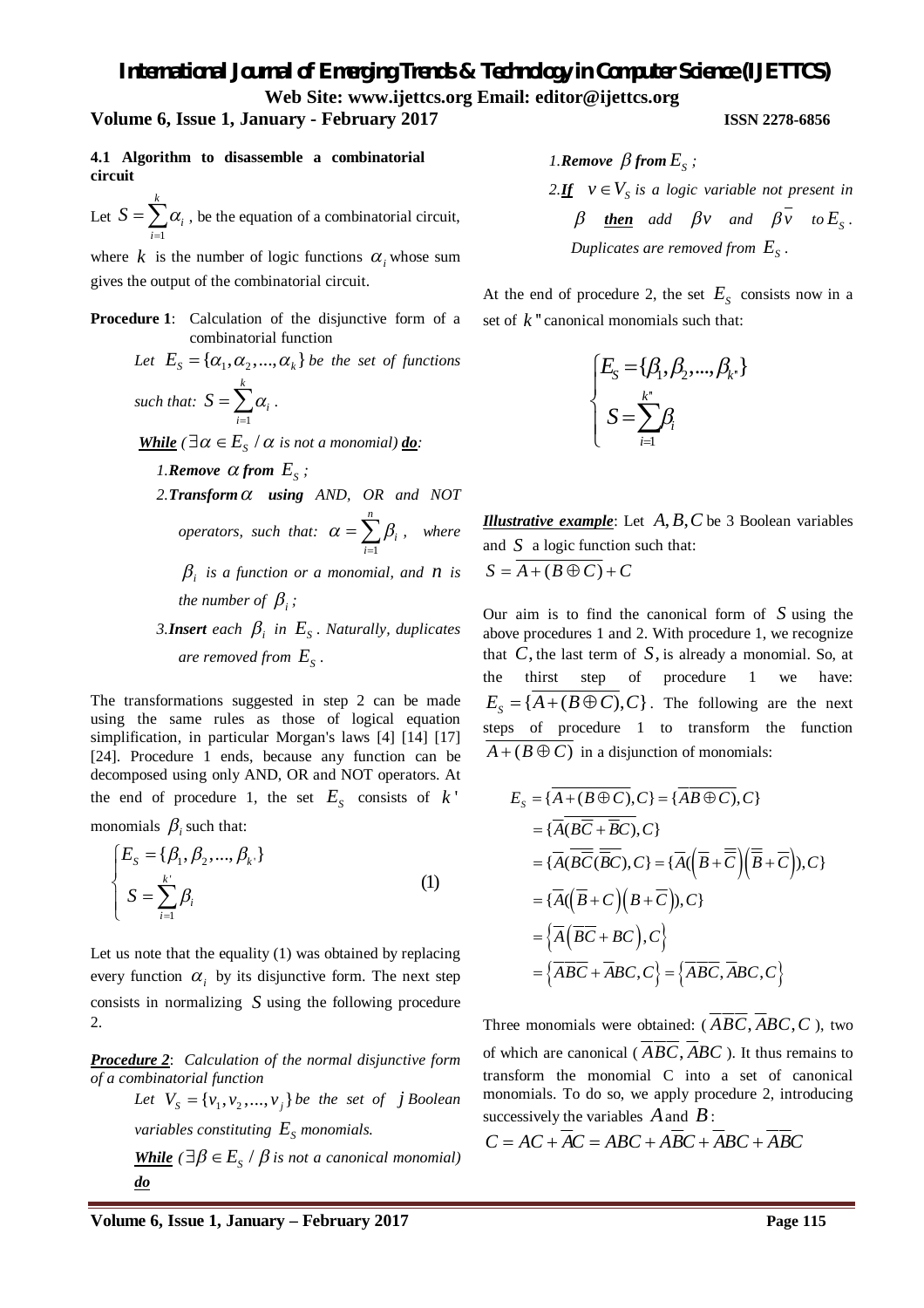# **Volume 6, Issue 1, January - February 2017 ISSN 2278-6856**

So, we add the four monomials  
\n
$$
(ABC, \overline{ABC}, \overline{ABC}, \overline{ABC})
$$
 to  $E_s$ :  
\n $\Rightarrow E_s = \{ \overline{ABC}, \overline{ABC}, \overline{ABC}, \overline{ABC}, \overline{ABC} \}$   
\nWe can now deduce the canonical form of  $S$ :

 $S = \overline{ABC} + \overline{ABC} + \overline{ABC} + \overline{ABC} + \overline{ABC}$ 

### **4.2 Finite-state automaton associated with a sequential circuit**

We are interested in sequential circuits with states coded in a set of latches. This excludes from our field, in particular token machines. Let  $C = \langle Z, I, Y, \delta, \omega \rangle$  denotes a sequential circuit. Calculating the finite-state machine  $A_C = < V_T, Q, q_0, F, \mu > \text{ implemented as } C, \text{ amounts}$ determining a finite-state automaton using the quintuplet  $Z, I, Y, \delta, \omega >$ . To do so, we will proceed in 5 steps, namely:

- (1) Disassembling the transition function  $\delta$  in order to obtain its constituting set of canonical monomials  $E_{\delta}$  ;
- (2) Determining final vocabulary  $V_T$  and the set of automaton states *Q*;
- (3) Determining the initial state  $q_0$ ;
- (4) Determining the set of final states  $F$ ;
- (5)Calculating the finite-state machine transition function  $\mu$ .

These five steps are described below.

#### **4.2.1Disassembling a transition function**

Let us recall that the sequential circuit transition function is a combinatorial circuit which determines the successor of the current state, according to the value of entry variables and the aforesaid current state. Switching from the current state to its successor is called *transition*. It is supposed that the sequential circuit states are coded using *n* latches. In such a circuit  $C = \langle Z, I, Y, \delta, \omega \rangle$ , the transition function  $\delta$  is in fact, a vector of boolean functions :  $\delta = (\delta_1, \delta_2, ..., \delta_n)$ , such that each  $\delta_i$  is the transition function of latch  $L_i$ , whose output is noted  $q_i$ . Each boolean function  $\delta_i$  operates on a couple of vectors  $(Q, I)$   $\mathfrak s$  $\rightarrow$   $\rightarrow$ such that (see fig. 1):  $Q = (q_1, q_2, ..., q_n)$  *i*.  $\overline{\phantom{a}}$ is the vector of the output of the *n* latches encoding each sequential circuit state; and  $I = (i_1, i_2, ..., i_m)$  is the vector of *m* circuit input variables. In the following, we suppose that  $\omega = Q$ , which means that the output function of the

sequential circuit is reduced to the outputs of the flip-flops encoding the sequential circuit states; because, as well as the input function, the output function is not taken into account in reducing a sequential circuit transition function.



**Figure 1**: Sequential circuit components

In fact, the transition function  $\delta$  is a vector of *n* Boolean functions:

$$
\delta(\vec{Q},\vec{I}) = (\delta_1(\vec{Q},\vec{I}), \delta_2(\vec{Q},\vec{I}), ..., \delta_n(\vec{Q},\vec{I}));
$$

Such that  $\delta_i$  is the transition function of latch  $i$ ,  $\overline{Q}$ of latch  $i$ ,  $Q$  is the output vector of the  $n$  latches, and  $I$  is the input vector (see fig. 2).



**Figure 2**: Structure of the transition

The circuit transition function  $\delta$  is disassembled using the following procedure:

**Procedure 3**: Disassemble the transition function  $\delta$ 

*1. For every latch*  $L_i$ *, calculate*  $S_i = \delta_i(Q, I)$  and  $E_{S_i}$  applying the previous procedures 1 and 2, in *order to disassemble the transition function*  $\delta_i$  *and to build its canonical monomials merging all the variables of Q and I . For each latch L<sup>i</sup> , we get:*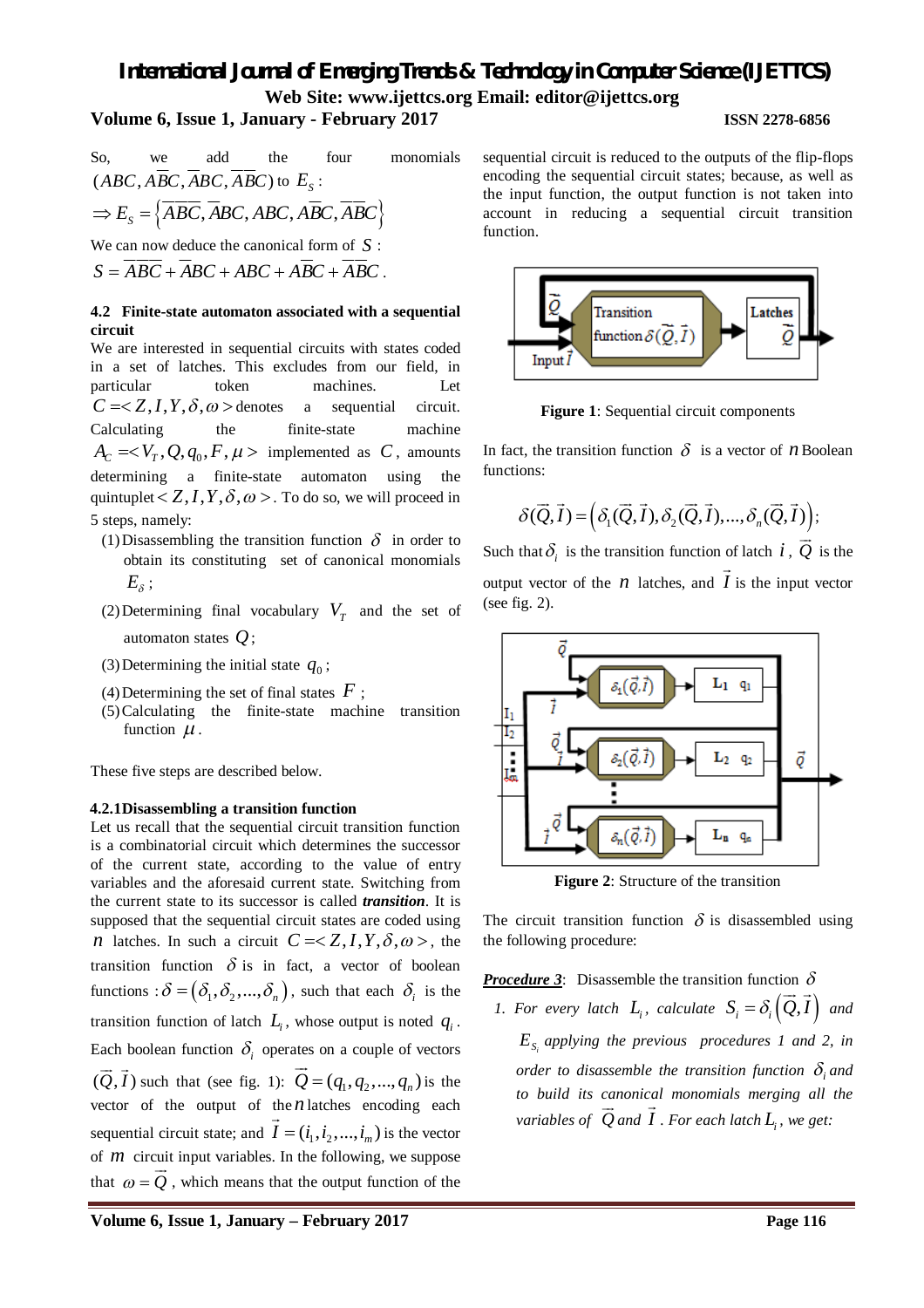**Volume 6, Issue 1, January - February 2017 ISSN 2278-6856**

$$
\begin{cases}\nE_{S_i} = \left\{ M_1, M_2, \dots, M_{k_i} \right\} \\
and \\
S_i = \delta_i(\vec{Q}, \vec{I}) = \sum_{j=1}^{k_i} M_j\n\end{cases}
$$

*Where each*  $M<sub>j</sub>$  *is a canonical monomial and*  $k<sub>i</sub>$  *is the number of these canonical monomials in*  $\delta_i(Q, I)$  $\rightarrow$   $\rightarrow$ *disjunctive canonical form.*

- *2. Rewrite each canonical monomial using the commutativity of the AND operator, so that the input variables are left and the outputs of flip-flops right.*
- 3. The transition function  $\delta$  and its canonical *monomials set*  $E_{\delta}$  are given by:

$$
\begin{cases}\nE_{\delta} = E_{S} = \bigcup_{i=1}^{n} E_{S_{i}} \\
and \\
\delta(\vec{Q}, \vec{I}) = S = (S_{1}, S_{2}, ..., S_{n})\n\end{cases}
$$

# **4.2.2Determination of the terminal vocabulary**  $V_T$  **and the set of states** *Q*

In the section 4.2.1 above, we have calculated the set of canonical monomials  $E_{\delta} = E_{S}$  and the normal form of the transition function  $\delta = S$ . Each canonical monomial is actually made up of two parts, namely, a conjunction of all the entry variables possibly complemented (prefix), and a conjunction of all latches output possibly complemented too (suffix). Which means:

$$
\forall M \in E_{\delta}, \exists (v, q) \in \vec{I} \times \vec{Q} / M = vq;
$$

Where  $\nu$  is a canonical monomial of the input-variables and *q* is a canonical monomial of latches output. The proof of this property is established by the fact that every canonical monomial of the transition function is built with all the sequential circuit input variables and latches outputs, possibly complemented individually.

Let's now show how to compute  $V_T$  and  $Q$ .

*Procedure 4*: Calculate terminal vocabulary  $V_T$  and the set of states *Q*

*Let P<sup>E</sup> denote the set of the canonical monomial prefixes; that is, the vectors of the input variables, and*   $S_{E_s}$ , the set of suffixes of the canonical monomials ( the *vectors of the outputs of the flip-flops). In fact, in each canonical monomial*  $M = vq$ , the vector of the input *variables is nothing but a possible input value, that is, the code of an input data; Similarly, the vector of the outputs of the flip-flops is nothing but a possible state value, that is, the code of a state. Therefore:*

$$
\begin{cases} P_{E_{\delta}} = \left\{ v \in \vec{I} / \exists q \in \vec{Q}, vq \in E_{\delta} \right\} \\ S_{E_{\delta}} = \left\{ q \in \vec{Q} / \exists v \in \vec{I}, vq \in E_{\delta} \right\} \end{cases} \Longrightarrow \begin{cases} P_{E_{\delta}} = V_T \\ S_{E_{\delta}} = Q \end{cases}
$$

We have thus determined  $V_T$  the terminal vocabulary and *Q* the set of states of the finite automaton associated with our sequential circuit.

# **4.2.3 Determination of initial state**  $q_0$

The initial state  $q_0$  of a sequential circuit is the state taken by that circuit when it is turned on. This state is encoded by the initial content of each latch  $L_i$ ; knowing that for all  $n$  flip-flops, the initial value is set by the latches SET (put in 1) or RESET (put in 0) inputs.

# **Procedure 5**: Determine the initial state  $q_0$

*The initial state*  $q_0$  *is coded in the n flip-flops according to the preset of SET or RESET entries:*

$$
q_0 = b_1 b_2 ... b_n / \begin{cases} Set(L_i) \implies b_i = 1 \\ Reset(L_i) \implies b_i = 0 \end{cases}
$$

In this notation,  $\; Set(L_i)$  stands for "entry SET of *latch L<sup>i</sup> " is connected to 1, as well as*  $\textit{Reset}(L_i)$  means that "entry RESET of latch  $L_i$ " *is connected to 0. Note that:*  $q_0 \in Q$  *is a canonical monomial, because the initial state of a sequential circuit is always counted among the states. Therefore, it is always associated with at least one initial input data (value) in order to determine the successor of initial state. At least one canonical monomial*  $V_0 q_0$  *resulting from this association is thus found in*  $E_{\delta}$  *where*  $v_0 \in P_{E_{\delta}}$ *. Therefore:*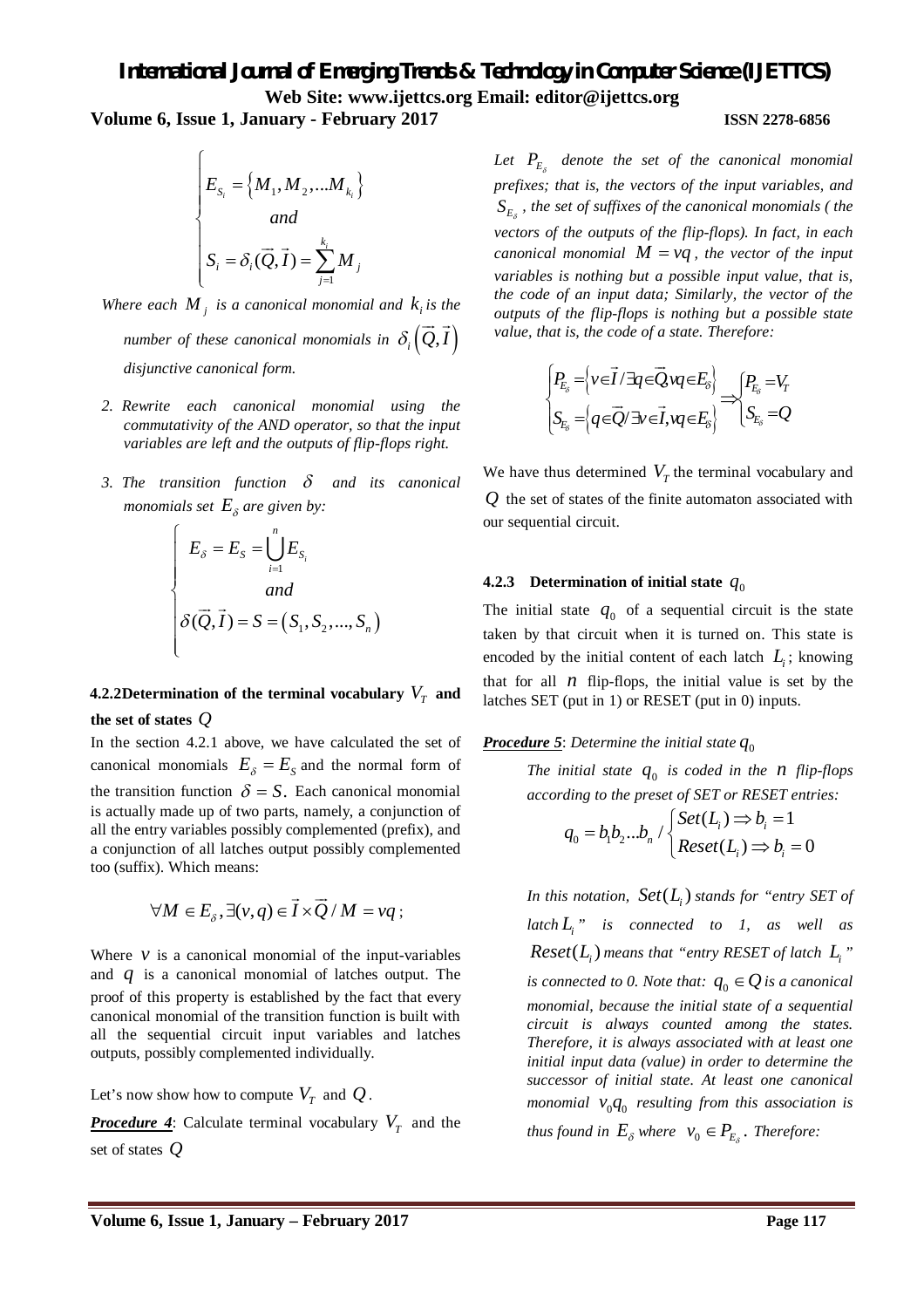**Volume 6, Issue 1, January - February 2017 ISSN 2278-6856**

$$
\begin{cases} v_0 q_0 \in E_{\delta} \\ v_0 \in P_{E_{\delta}} \implies q_0 \in Q \\ q_0 \in S_{E_{\delta}} \end{cases}
$$

#### **4.2.4 Determination of the final state set** *F*

In principle in sequential circuits, each state eventually produces an output value, because these circuits are seldom used to implement sequences or word recognition automats. In this case we can consider that:  $F = O$ . However, a sequential circuit can be associated with a special output function  $\omega$ , proceeding with input variables and the output of the flip-flops. This necessitates disassembling  $\omega$  to obtain  $E_{\omega}$  a set of canonical monomials from which to deduce *F* :

$$
F = \left\{ q \in Q / \exists v \in \vec{I}, vq \in E_{\omega} \right\}
$$

In the following, without losing the generality, we assume that  $F = Q$ .

#### **4.2.5 Determination of transition function**

In this section, we focus on  $\mu$ , the fifth element of the finite-state automaton quintuplet :

 $A_C = < V_T, Q, q_0, F, \mu >$ , associated with the sequential circuit  $C = \langle Z, I, Y, \delta, \omega \rangle$ .

We have to calculate  $\mu$  from  $\delta$  the sequential circuit transition function; that is, we must determine the set of triplets:  $(a, q, q') \in V_T \times Q \times Q / \mu(q, a) = q'$ ; which means:  $\delta(q, a) = q'$ . In other words, if the circuit is in the state  $q$  and it receives as input the data  $a$ , then it switches into the state *q* ' .

At this step, we assume that, using above procedure 3,  $\delta$ the sequential circuit transition function has been already decomposed in set of canonical monomials  $E_{\delta}$ . We know that each of these monomials consists in the conjunction of an element of  $V_T$  (let us denote it  $a$ ) and an element of  $Q$ (let us denote it *q*). Every canonical monomial  $aq \in I \times Q$  (c.f. procedure 4) imposes on the circuit a new transition, that is to say a new state  $q'$ . We thus have for each canonical monomial two elements (a and *q*) of the triplet  $(a, q, q')$ . We must now determine the third element:  $q'$ . To do so, we must determine the state

*q* ' in which the circuit switches when it is in the state *q* and it receives the input data *a* .

Yet we know, according to procedure 3, that if a canonical monomial  $aq \in E_{\delta}$  belongs to  $E_{S_i}$  (the canonical monomial set of a latch  $L$ <sub>*i*</sub>), then monomial  $aq$  sets latch  $L_i$  to 1; elsewhere is sets  $L_i$  to 0. Gathering the values set by *aq* on each latch, we obtain a vector of bits which corresponds to the code of the state  $q'$  successor of state *q* with input data *a* . That is:

$$
\delta(q, a) = q' \Rightarrow \mu(q, a) = q'.
$$

In fact, *q* ' corresponds to the right part of the truth table for the line of the monomial *aq* . The following algorithm formalizes that process.

*Procedure 6*: Determine the initial state Vector *q* ;

$$
\mu = \varnothing; \qquad \text{//Empty set}
$$
  
For-all  $(aq \in E_{\delta})$  do:  
For-all  $(i \in [1-n])$  do:  
If  $(aq \in E_{S_i})$   
Then  $q[i] = 1$ ;  
Else  $q[i] = 0$ ;  
Insert  $(a, q, \overrightarrow{q})$  in  $\mu$ .

#### **4.2.6 Minimal finite automaton associated with a sequential circuit**

At this level, we assume that the finite automaton obtained in the preceding step is deterministic. If this is not the case, it is appropriate to apply known algorithms to make it deterministic [11] [20] [21] [22].

The algorithm for computing a minimal finite automaton associated with a deterministic finite automaton is well known in the literature [5] [6] [20] [21] [27] [28] [29]. We have adapted this algorithm to the specific case of a sequential circuit. But let us first present some theoretical rudiments.

1. Let  $A = < V_T$ ,  $Q$ ,  $q_0$ ,  $F$ ,  $\mu$  > be a determinist finitestate automaton. We call *family of the words recognized from state*  $q \in \mathcal{Q}$ , the set  $L_q$  such that:

$$
L_q = \left\{ x \in V_T^* / \hat{\mu}(q, x) \in F \right\}.
$$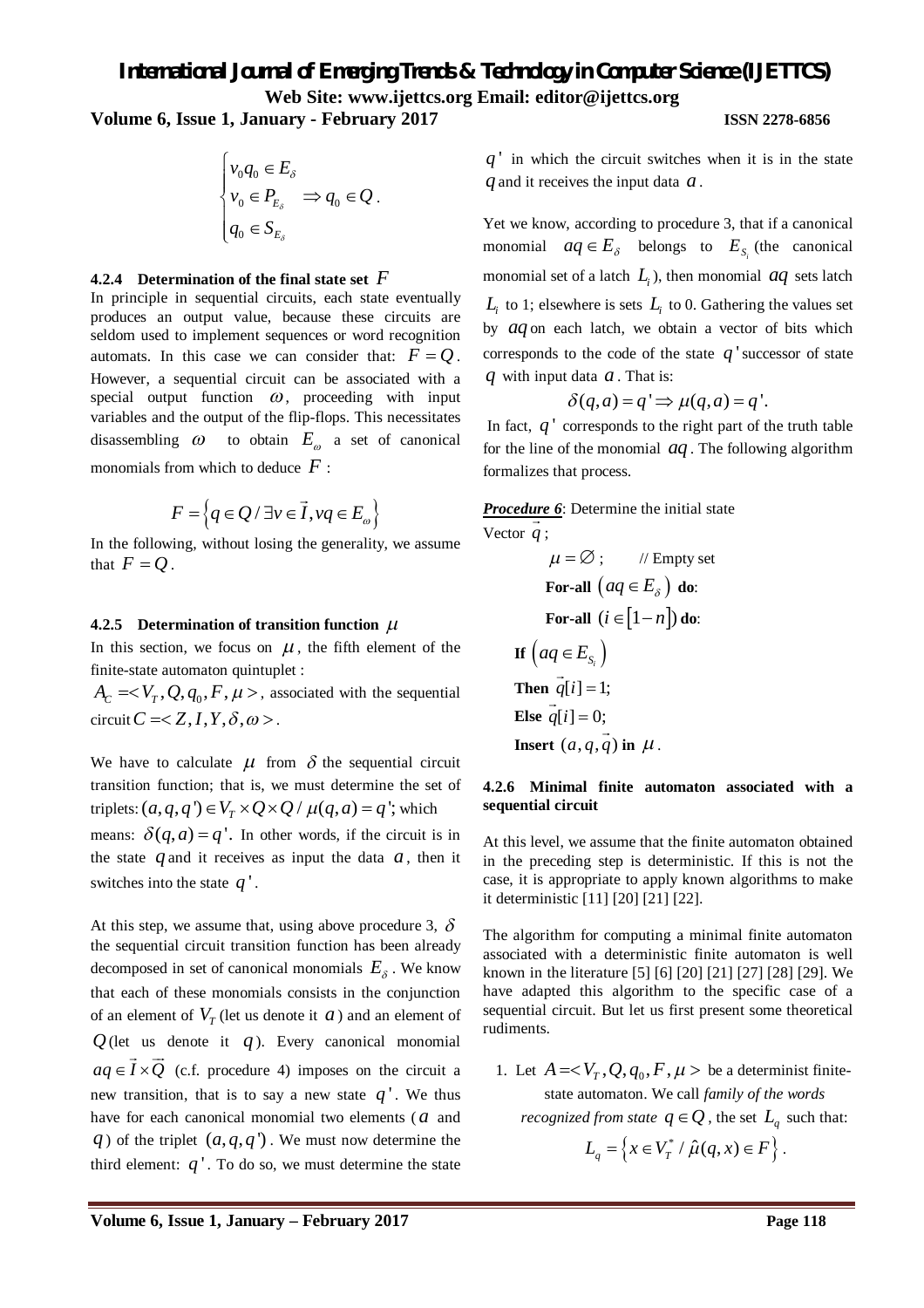### **Volume 6, Issue 1, January - February 2017 ISSN 2278-6856**

In fact, this is the set of words recognized by the automaton:  $A_a = \langle V_T, Q, q, F, \mu \rangle, \forall q \in Q$ .

2. Let  $A =$  be a determinist finitestate automaton. We call *equivalence* or *congruence of Nerode* [13] [20], the relation  $\eta$  defined by:

$$
\forall (q,q') \in Q^2, \eta(q) = q' \Leftrightarrow L_q = L_q.
$$

The relation  $\eta$  is an equivalence relation on  $Q$ , whose equivalence classes are denoted by  $Q_{[\eta]}$ . For any state  $q \in \mathcal{Q}$ , we denote  $[q]_q$ , the equivalence class of *q* for the relation  $\eta$ . We denote  $q \equiv q'_{\lfloor \eta \rfloor}$  to signify that *q* is equivalent to  $q'$  modulo  $\eta$ .

The equivalence of Nerode makes it possible in fact to determine groups (classes) of states, as in each group, the automata  $A_q$  associated with the states  $q \in Q$  recognize the same language  $L_q$ . In other words, two states are equivalent, if the sequences recognized from one are the same as those recognized from the other. That is to say, formally:

$$
\forall (q, q') \in Q^2, q \equiv q'_{[\eta]} \Leftrightarrow
$$
  

$$
\forall x \in V_T^*, \hat{\mu}(q, x) = \hat{\mu}(q', x).
$$

*Procedure 7:* Determine the minimal finite automaton associated with a sequential circuit

Let  $A_c = < V_T, Q, q_0, F, \mu >$  denote a determinist finitestate automaton calculated from sequential circuit  $C = \langle Z, I, Y, \delta, \omega \rangle$  using the above procedures 3 to 6. The minimal finite-state automaton  $A_{C[\eta]} = \langle V_T, Q_{[\eta]}, q_{0[\eta]}, F_{[\eta]}, \mu_{[\eta]} \rangle$ , associated with *C* , is processed as follows:

- $Q_{[\eta]}$  denoting the quotient set of the equivalence classes of the relation  $\eta$  on  $Q$ , is calculated as follows:
- 1.  $Q_1 = \{F, Q F\}$ ; // Even if we assume that  $F = Q$ .
- 2.  $Q_{i+1} = Q_i;$

**For-all** ( $X \in Q_{i+1}$ ) **do** // X is a set.  $X' = \emptyset$ :

$$
\forall (q,q') \in X^2 / \exists a \in V_T, \mu(q,a) \neq \mu(q',a) \Rightarrow
$$
  
\n
$$
\begin{cases}\n q \notin X \text{ //remove } q \text{ from } X \\
 q \in X' \text{ /insert } q \text{ into } X'\n\end{cases}
$$
\n**Insert** X' **in**

$$
\mathcal{Q}_{\scriptscriptstyle i+1} \, .
$$

- 3. Repeat (2) until the sequence is stationed at a term k such that :  $Q_{k+1} = Q_k$ .
- 4. If *k* is the term at which the sequence (2) is stationary then  $Q_k$  is the Nerode partition, of which  $Q_{[\eta]}$  is the quotient set [13] [20].
- To build  $Q_{[\eta]}$  from  $Q_k$ , we keep one state  $q_{[\eta]}$  from each equivalence class  $[q]_{\eta}$  and suppress all the others states of  $[q]_n$ . This state is the quotient of that class. This is to say :  $Q_{[n]} = \{q_{[n]} \in Q / q_{[n]} \in [q]_n \}.$
- $\bullet$   $q_{0[\eta]}$  is the quotient the of class of  $q_0$ .
- $F_{[\eta]}$  is the set of quotient of the final state classes:  $F_{[\eta]} = \left\{ q_{[\eta]} \in F / q_{[\eta]} \in [q]_{\eta} \right\}.$
- The transition function  $\mu_{\lbrack \eta \rbrack}$  is constructed by removing all the states and transitions from  $\mu$ except quotient of classes, follows:  $\alpha$  =  $\Omega^2 vW$   $\mu$   $(a-a) = a'$  $\forall (q, q', a) \in Q^2 \times V_T, \mu_{[\eta]}(q_{[\eta]}, a) = q_{[\eta]}$  $\Leftrightarrow \mu(q, x) = q^{\prime}.$

*Comments*: *The calculation of the automaton is carried out in two steps. The first one consists in building the classes of equivalence*  $Q_k$ , where  $k$  *is the term at which the sequence 3-4 is stationary, and then in deducing*   $Q_{[\eta]}$ . To do so:

- We start  $Q_1$  *with two classes:*  $F$  *and*  $M_0 F$ . Note that often  $M_{\rho} = F$  in sequential circuits, in which case:  $M_{\Omega} - F = \emptyset$ .
- To obtain  $Q_{i+1}$ , we proceed in a refinement of each *of the equivalence classes of*  $Q$ *<sub><i>i*</sub>: *if two states of the same class in*  $Q_i$  *have different transitions with the same terminal symbol, then they will be in two distinct classes in*  $Q_{i+1}$ *; this leads to a break-up of the class to which the two elements belonged.*
- *When this sequence is stationary (which is always the case because the number of states is finite), we obtain a partition of Q which is in fact a partition of Nerode whose quotient is*  $Q_{[\eta]}$ .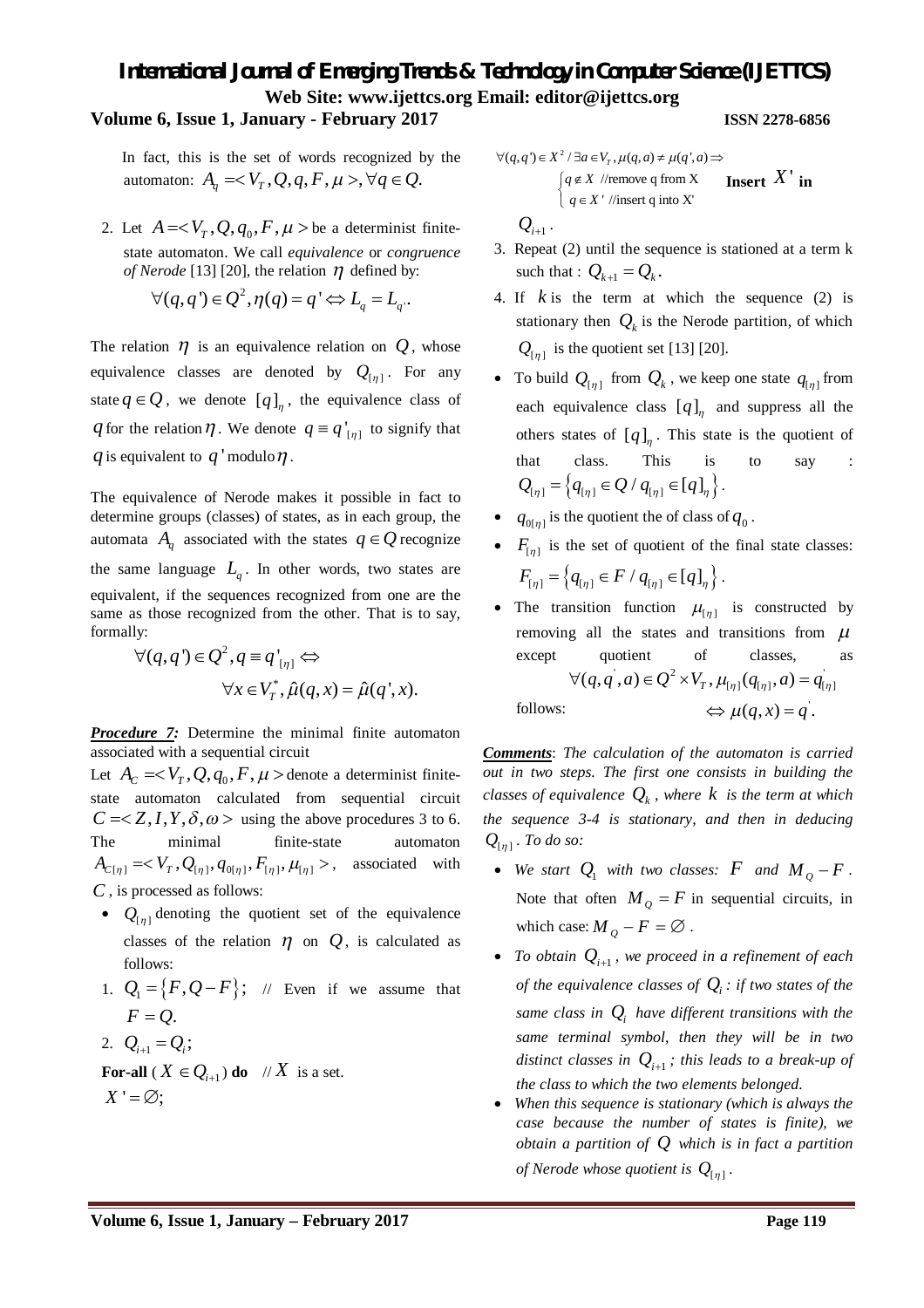# *International Journal of Emerging Trends & Technology in Computer Science (IJETTCS)* **Web Site: www.ijettcs.org Email: [editor@ijettcs.org](mailto:editor@ijettcs.org) Volume 6, Issue 1, January - February 2017 ISSN 2278-6856**

*The second step consists in constructing the minimal automaton by exploiting*  $Q_{[\eta]}$ ; to do so, all the states *belonging to the same equivalence class are grouped into a single state. The minimal automaton is thus obtained, which is unique for the associated sequential circuit. This uniqueness is established by the fact that the minimal automaton does not depend on the finite automaton from which it was calculated, but from the associated regular language.*

### **5.APPLICATION EXAMPLE**

Let  $C = \langle Z, I, Y, \delta, \omega \rangle$  be the sequential circuit in figure 3, whose states are coded by three latches L1, L2, L3 having respective outputs  $Q_1$ ,  $Q_2$ ,  $Q_3$ . We will apply the previous algorithms (procedures 3 to 7) to compute the minimal finite automaton  $A_{C[\eta]}$  associated with this



**Figure 3**: An example of sequential circuit

1. Disassembling  $\delta$  the sequential circuit transition function:

Let us calculate  $\delta_1, \delta_2, \delta_3$  the canonical transition functions of latches L1, L2, L3 respectively:

$$
\delta_1 = g_1 + g_1 = \overline{Q}_1 Q_2 + I Q_1 \overline{Q}_2
$$
  
=  $I \overline{Q}_1 Q_2 + \overline{I Q}_1 Q_2 + I Q_1 \overline{Q}_2 Q_3 + I Q_1 \overline{Q}_2 \overline{Q}_3$   
=  $I \overline{Q}_1 Q_2 Q_3 + I \overline{Q}_1 Q_2 \overline{Q}_3 + I \overline{Q}_1 Q_2 Q_3 + \overline{Q}_1 \overline{Q}_2 \overline{Q}_3 + \overline{Q}_1 \overline{Q}_2 \overline{Q}_3 + \overline{Q}_1 \overline{Q}_2 \overline{Q}_3 + \overline{Q}_1 \overline{Q}_2 \overline{Q}_3 + \overline{Q}_1 \overline{Q}_2 \overline{Q}_3 + \overline{Q}_1 \overline{Q}_2 \overline{Q}_3 + \overline{Q}_1 \overline{Q}_2 \overline{Q}_3 + \overline{Q}_1 \overline{Q}_2 \overline{Q}_3 + \overline{Q}_1 \overline{Q}_2 \overline{Q}_3 + \overline{Q}_1 \overline{Q}_2 \overline{Q}_3 + \overline{Q}_1 \overline{Q}_2 \overline{Q}_3 + \overline{Q}_1 \overline{Q}_2 \overline{Q}_3 + \overline{Q}_1 \overline{Q}_2 \overline{Q}_3 + \overline{Q}_1 \overline{Q}_2 \overline{Q}_3 + \overline{Q}_1 \overline{Q}_2 \overline{Q}_3 + \overline{Q}_1 \overline{Q}_2 \overline{Q}_3 + \overline{Q}_1 \overline{Q}_2 \overline{Q}_3 + \overline{Q}_1 \overline{Q}_2 \overline{Q}_3 + \overline{Q}_1 \overline{Q}_2 \overline{Q}_3 + \overline{Q}_1 \overline{Q}_2 \overline{Q}_3 + \overline{Q}_1 \overline{Q}_2 \overline{Q}_3 + \overline{Q}_1 \overline{Q}_2 \overline{Q}_3 + \overline{Q}_1 \overline{Q}_2 \overline{Q}_3 + \overline{Q}_1 \overline{Q}_2 \overline{Q}_3 + \overline{Q}_1 \overline{Q}_2 \overline{Q}_3 + \overline{Q}_1 \overline{Q}_2 \overline{Q}_3 + \overline{Q}_1 \overline{Q}_2 \overline{Q}_3 + \overline{Q}_1 \overline{$ 

$$
-iQ_1Q_2Q_3 + iQ_1Q_2Q_3 + iQ_1Q_2Q_3 +\n\overline{IQ}_1Q_2\overline{Q}_3 + iQ_1\overline{Q}_2Q_3 + iQ_1\overline{Q}_2\overline{Q}_3
$$
\n
$$
\Rightarrow E_{\delta_1} = \{I\overline{Q}_1Q_2Q_3, I\overline{Q}_1Q_2\overline{Q}_3, I\overline{Q}_1Q_2Q_3, \}
$$
\n
$$
\overline{IQ}_1Q_2\overline{Q}_3, IQ_1\overline{Q}_2Q_3, IQ_1\overline{Q}_2\overline{Q}_3\}
$$
\n
$$
\delta_2 = \overline{Q}_1\overline{Q}_2Q_3 = I\overline{Q}_1\overline{Q}_2Q_3 + \overline{IQ}_1\overline{Q}_2Q_3
$$
\n
$$
\Rightarrow E_{\delta_2} = \{I\overline{Q}_1\overline{Q}_2Q_3, I\overline{Q}_1\overline{Q}_2Q_3\}
$$
\n
$$
\delta_3 = g_3 + g_4 = Q_1\overline{Q}_2 + g_5g_6
$$
\n
$$
= Q_1\overline{Q}_2 + I\overline{Q}_1(Q_2 + Q_3)
$$
\n
$$
= Q_1\overline{Q}_2 + I\overline{Q}_1Q_2 + I\overline{Q}_1Q_3
$$
\n
$$
= IQ_1\overline{Q}_2 + \overline{IQ}_1\overline{Q}_2 + I\overline{Q}_1Q_2 + I\overline{Q}_1Q_3
$$

We can now deduce the set of canonical monomials  $E_{\delta}$  and the canonical transition function:

$$
E_{\delta} = E_{\delta_1} \cup E_{\delta_2} \cup E_{\delta_3}
$$
  
\n
$$
= \{IQ_1\overline{Q}_2Q_3, IQ_1\overline{Q}_2\overline{Q}_3, \overline{IQ}_1\overline{Q}_2Q_3, \overline{IQ}_1\overline{Q}_2\overline{Q}_3, \overline{IQ}_1\overline{Q}_2Q_3, \overline{IQ}_1\overline{Q}_2Q_3, \overline{IQ}_1\overline{Q}_2Q_3, \overline{IQ}_1\overline{Q}_2Q_3, \overline{IQ}_1\overline{Q}_2\overline{Q}_3, \overline{IQ}_1\overline{Q}_2Q_3, \overline{IQ}_1\overline{Q}_2\overline{Q}_3, \overline{IQ}_1\overline{Q}_2\overline{Q}_3, \overline{IQ}_1\overline{Q}_2\overline{Q}_3, \overline{IQ}_1\overline{Q}_2\overline{Q}_3, \overline{IQ}_1\overline{Q}_2\overline{Q}_3, \overline{IQ}_1\overline{Q}_2\overline{Q}_3, \overline{IQ}_1\overline{Q}_2\overline{Q}_3, \overline{IQ}_1\overline{Q}_2Q_3, \overline{IQ}_1\overline{Q}_2\overline{Q}_3, \overline{IQ}_1\overline{Q}_2Q_3, \overline{IQ}_1\overline{Q}_2\overline{Q}_3, \overline{IQ}_1\overline{Q}_2Q_3, \overline{IQ}_1\overline{Q}_2Q_3, \overline{IQ}_1\overline{Q}_2Q_3, \overline{IQ}_1\overline{Q}_2Q_3, \overline{IQ}_1\overline{Q}_2Q_3, \overline{IQ}_1\overline{Q}_2Q_3, \overline{IQ}_1\overline{Q}_2Q_3, \overline{IQ}_1\overline{Q}_2Q_3, \overline{IQ}_1\overline{Q}_2Q_3, \overline{IQ}_1\overline{Q}_2Q_3, \overline{IQ}_1\overline{Q}_2Q_3, \overline{Q}_1\overline{Q}_2Q_3, \overline{Q}_1\overline{Q}_2Q_3, \overline{Q}_1\overline{Q}_2Q_3, \overline{Q}_1\overline{Q}_2Q_3, \overline{Q}_1\overline{Q}_2Q_3, \overline{Q}_1\
$$

2. Calculation of a finite-state automaton  $A_C =$  associated with *C* :

From above  $E_{\delta}$  and  $\delta$ , we have to deduce the quintuple  $\langle V_T, Q, q_0, F, \mu \rangle$ :

• Determining the terminal vocabulary  $V_T$  and the set of states *Q*. To this end, we apply the procedure 4. We decompose the elements of  $E_{\delta}$  into couples  $(IQ),$  $\rightarrow \rightarrow$ , such as *I*  $\rightarrow$ is a vector of the input variables, and *Q*  $\frac{1}{2}$ a vector of the latches output: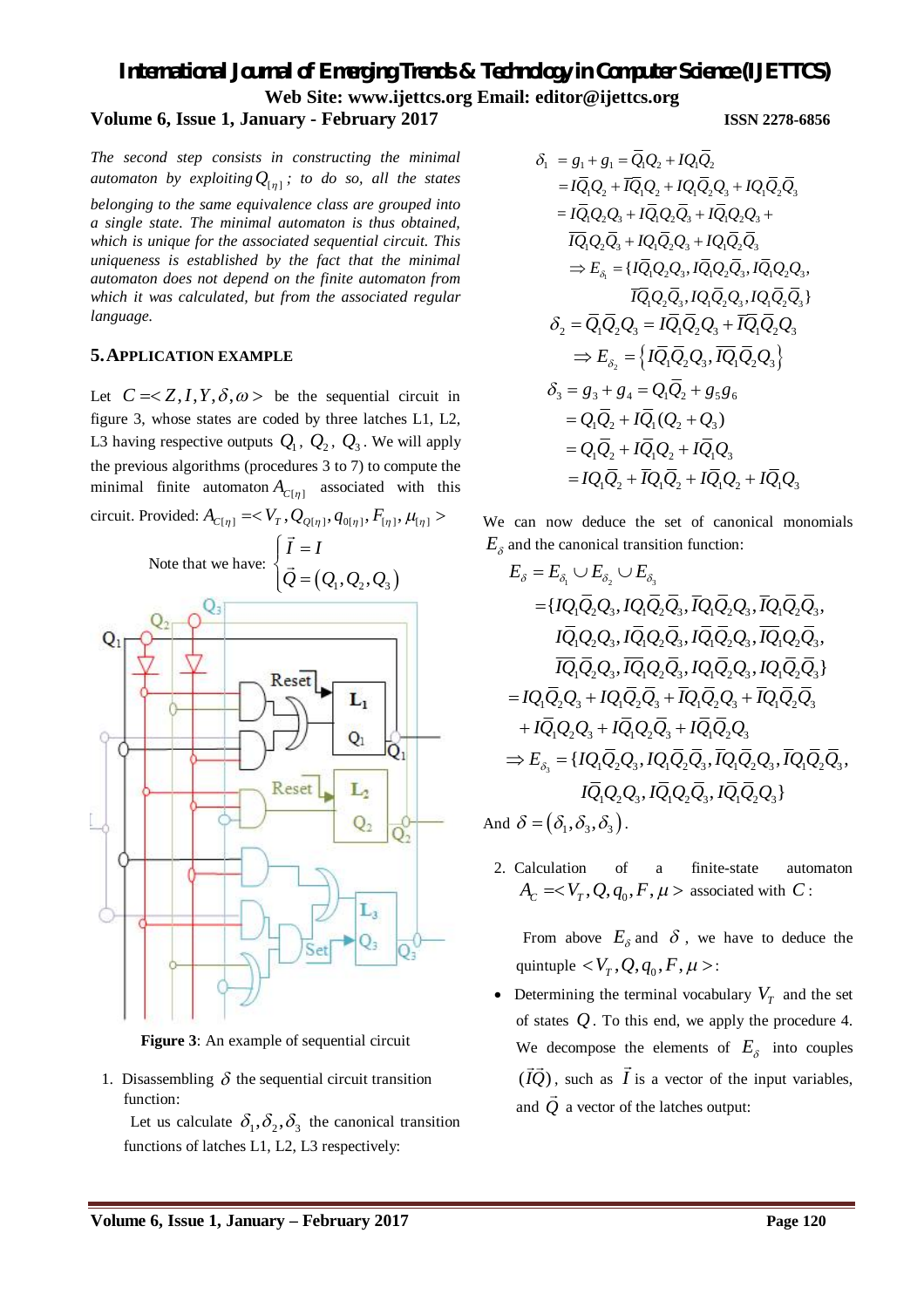**Volume 6, Issue 1, January - February 2017 ISSN 2278-6856**

$$
\begin{cases} V_T = \left\{ I, \overline{I} \right\} \\ Q = \left\{ \overline{Q}_1 \overline{Q}_2 Q_3, \overline{Q}_1 Q_2 \overline{Q}_3, \overline{Q}_1 Q_2 Q_3, \\ Q_1 \overline{Q}_2 \overline{Q}_3, Q_1 \overline{Q}_2 Q_3 \right\} \end{cases}
$$

For sake of simplicity, we rename *Q*elements:

$$
Q = \{q_1, q_2, q_3, q_4, q_5\}
$$

- Determining the initial state  $q_0$  with procedure 5. According to figure 3, the initial configuration of the 3 latches is (RESET, RESET, SET); which gives vector (001) which is the code of state  $\overline{Q}_1\overline{Q}_2Q_3$ , renamed as  $q_1$ . Definitely,  $q_1$  is the initial state of our finite-state automaton  $A_C$ .
- Determining the set of final states  $F$ . Since we have no precision on the nature of the automaton, we abstract the set of final states:  $F = Q$ .
- Calculation of the finite-state automaton transition function  $\mu$  applying procedure 6:

**Table 1**: Transition function

| $Q \setminus V_{\tau}$ | $\overline{I}$ | I           |
|------------------------|----------------|-------------|
| $Q_1Q_2Q_3$            | $Q_1Q_2Q_3$    | $Q_1Q_2Q_3$ |
| $Q_1Q_2Q_3$            | $Q_1Q_2Q_3$    | $Q_1Q_2Q_3$ |
| $Q_1Q_2Q_3$            | $Q_1Q_2Q_3$    | $Q_1Q_2Q_3$ |
| $Q_1Q_2Q_3$            | $Q_1Q_2Q_3$    | $Q_1Q_2Q_3$ |
| $Q_1Q_2Q_3$            | $Q_1Q_2Q_3$    | $Q_1Q_2Q_3$ |

**Table 2**: Renamed state transition function

| $Q\setminus V_{\tau}$      |                            |                |
|----------------------------|----------------------------|----------------|
| $q_{1}$                    | $q_{2}$                    | $q_{3}$        |
| $q_{2}$                    | $q_{4}$                    | q <sub>5</sub> |
| $q_3$                      | $q_{4}$                    | q <sub>5</sub> |
| $q_{\scriptscriptstyle 4}$ | $q_{1}$                    | q <sub>5</sub> |
| $q_{5}$                    | $q_{\scriptscriptstyle 1}$ | $q_{5}$        |

Ultimately,

$$
A_C = \langle \{I, \overline{I}\}_T, \{q_1, q_2, q_3, q_4, q_5\}, q_1,
$$
  

$$
\{q_1, q_2, q_3, q_4, q_5\}, \mu >
$$
  
with  $\mu$  given by the above table.

3. Minimal finite-state automaton  $A_{C[\eta]}$  associated with

- *C* using procedure 7:
- Determining the partition of Nerode: let's calculate the sequence  $(Q)$ .

$$
Q_1 = \{ \{q_1, q_2, q_3, q_4, q_5 \} \}
$$
  
\n
$$
Q_2 = \{ \{q_1\}, \{q_2, q_3, q_4, q_5 \} \}
$$
  
\n
$$
Q_3 = \{ \{q_1\}, \{q_2, q_3 \}, \{q_4, q_5 \} \}
$$
  
\n
$$
Q_4 = \{ \{q_1\}, \{q_2, q_3 \}, \{q_4, q_5 \} \}
$$

The sequence  $(Q)$  is stationary at step 3, so:  $Q_k = Q_3$ .

- Determining  $Q_{[\eta]}$  the state set of  $A_{C[\eta]}$ : the quotient set of  $Q_3$  is  $\{q_1, q_2, q_4\}$ . Therefore:  $Q_{\{ \eta \}} = \{ q_1, q_2, q_4 \}$
- Determining  $q_{0[\eta]}$  the initial state of  $A_{C[\eta]}$ :  $q_1$  the initial state of  $A_C$  is a singleton in its class, so:  $q_{0[\eta]} = q_1.$
- Determining  $F_{[\eta]}$  the set state of final states of  $A_{C[\eta]}$ : since  $F = Q$  according to our assumption, then  $F_{[\eta]} = Q_{[\eta]} = \{q_1, q_2, q_4\}.$
- Determining  $\mu_{[\eta]}$  the transition function of  $A_{C[\eta]}$ : To obtain  $\mu_{[n]}$  W, we reduce  $\mu$  by replacing respectively  $q_3$  by  $q_2$  and  $q_5$  by  $q_4$ ; which give the following  $\mu_{[\eta]}$  transition table:

**Table 3**: Reduced transition function

| ${\cal V}_T$<br>$Q_{\left[\eta\right]}$ |         |                            |
|-----------------------------------------|---------|----------------------------|
| $q_{1}$                                 | $q_{2}$ | $q_{2}$                    |
| $q_{2}$                                 | $q_{4}$ | $q_{4}$                    |
| $q_{\scriptscriptstyle 4}$              | $q_{1}$ | $q_{\scriptscriptstyle 4}$ |

Finally:

$$
A_{C[\eta]} = <\left\{I, \overline{I}\right\}, \left\{q_1, q_2, q_4\right\}, q_1, \left\{q_1, q_2, q_4\right\}, \mu_{[\eta]} >
$$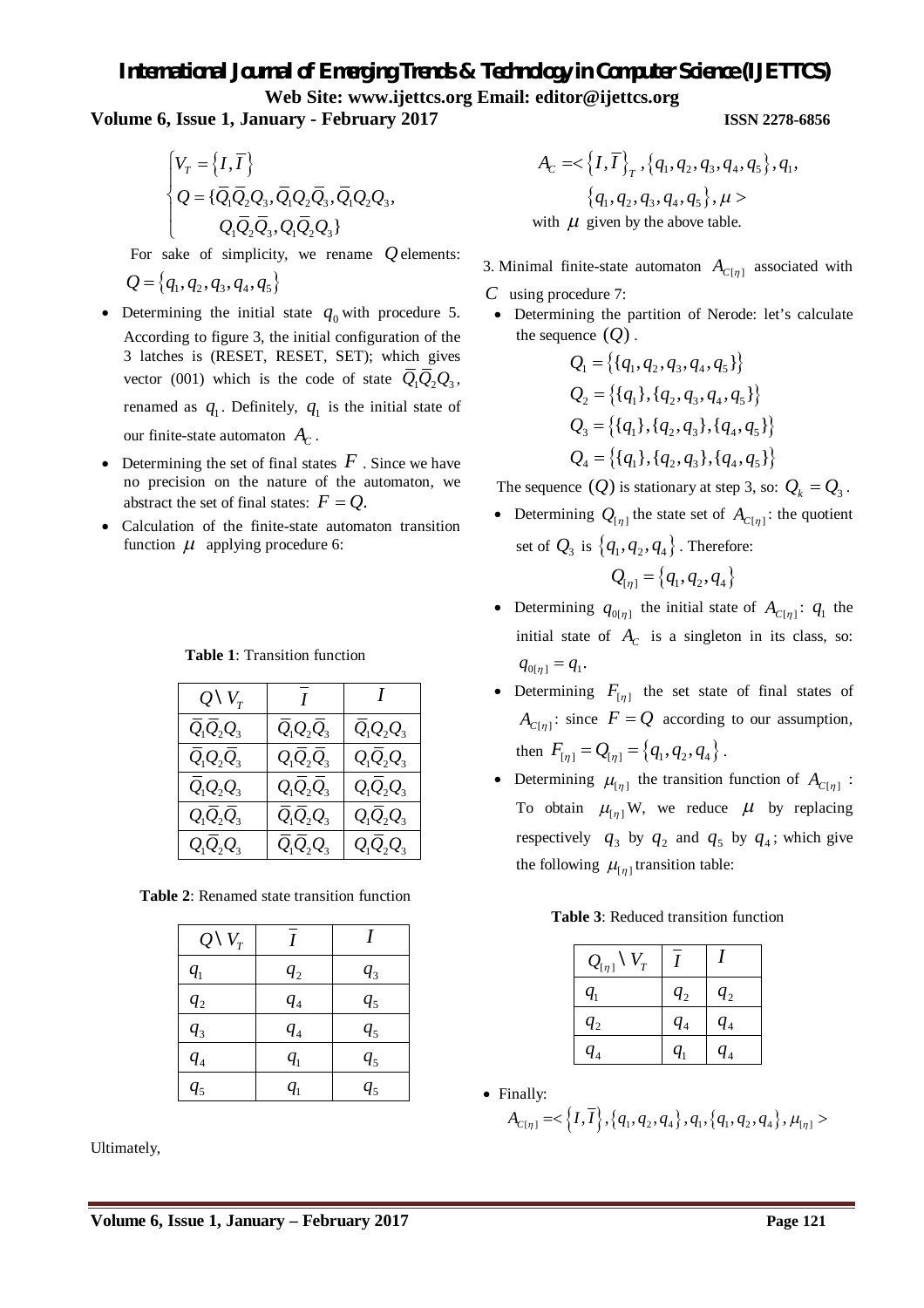**Volume 6, Issue 1, January - February 2017 ISSN 2278-6856**



**Figure 4**: Minimal circuit

We thus notice the reduction of the number of states from 5 to 3 states, and then transitions from 10 to 6 transitions. A sequential circuit implementing this minimal automaton is given in figure 4, with 2 latches (despite of 3 in the original circuit), and the number of basic gates (AND, OR) was reduced from 9 to 4.

# **6. CONCLUSION**

We have presented a technique for computing the minimal finite automaton associated with a sequential circuit whose states are coded by a set of flip-flops. The advantage of this contribution is to enable the designers of the sequential circuits to take advantage of the powerful tools developed by the language theorists, with a view of simplifying the complexity of the circuits. However, there are two shortcomings. The first is that it does not cover the case of token machines, widely used for the implementation of sequencers; it requires adaptation for this purpose. The second is that often each state of a sequential circuit generates a set of information useful to other circuits such as control commands, data, or synchronization signals. The suppression of the states and the transitions induced by the computation of the minimal finite automaton will lead to the loss of the information generated by the said states and transitions. Solutions are being studied to solve these two problems in order to complete the present contribution.

# **Bibliography**

- [1] ABDEL-HAMID A. T., ZAKI M., TAHAR S.: A Tool Converting Finite State Machine to VHDL, Proc. of IEEE Canadian Conference on Electrical & Computer Engineering (CCECE'04), Niagara Falls, pp. 1907--1910, 2004
- [2] ALMEIDA M., MOREINA N., REIS R. : On the performance of automata minimization algorithms, Technical Report Series: DCC-2007-03, Version 1.0 June 2007, Departamento de Ciência de

Computadores, Laboratorio de Inteligência Artificial e Ciência de Computadores, Universidade do Porto, Portugal,

<http://www.dcc.fc.up.pt/dcc/Pubs/TReports/TR07/dcc> -2007-03.pdf.

- [3] AYVAZYAN V., REHLICH K., SIMROCK S. N., STURM N.: Finite State Machine Implementation to Automate RF Operation at the TESLA Test Facility, Proceedings of the 2001 Particle Accelerator Conference, Chicago, pp. 286-288
- [4] BELLOT P., SAKAROVITCH J.: Logique et Automates, Manuel d'Informatique, Ellipses,1998
- [5] BRZOZOWSKI J. A.: Canonical regular expressions and minimal state graphs for definite events, in J. Fox, editor, Proc. of the Sym. on Mathematical Theory of Automata, volume 12 of MRI Symposia Series, pages 529–561, NY, 1963. Polytechnic Press of the Polytechnic Institute of Brooklyn., <http://www.cs.hmc.edu/~keller/cs60book/12%20Finit> e-State%20Machines.pdf
- [6] CARTON O.: Langages formels, Calculabilité et Complexité, 2007/2008, Formation interuniversitaire en informatique de l'École Normale Supérieure, <http://www.liafa.jussieu.fr/~carton/Enseignement/Co> mplexite/ENS/Support/.
- [7] Chomsky N.: Three models for the description of language », IRE, Transactions on Information Theory, nº 2, 1956, p. 113-124
- [8] CUMMINGS C. E.: Coding And Scripting Techniques For FSM Designs With Synthesis-Optimized, Glitch-Free Outputs', SNUG-2000, Boston, MA, 2000.
- [9] CUMMINGS C. E.: Synthesizable Finite State Machine Design Techniques Using the New SystemVerilog 3.0 Enhancements, SNUG-2003, San Jose, CA, 2003.
- [10] DUFFNER S.: Qfsm The Finite State Machine Designer, 2015. [Online]. Available: <http://qfsm.sourceforge.net/>
- [11] GUREVICH Y.: Sequential Abstract State Machines Capture Sequential Algorithms, Microsoft Research, ACM Transactions on Computational Logic, vol. 1, no. 1 (July 2000), pages 77-111. [http://research.microsoft.com/en](http://research.microsoft.com/en-)us/um/people/gurevich/Opera/141.pdf
- [12] HOPCROFT J.: An N LOG N algorithm for minimizing states in finite automaton, STAN-CS-71- 190, January 1971, COMPUTER SCIENCE DEPARTMENT, School of Humanities and Sciences, STANFORD UNIVERSITY
- [13] HOPCROFT J., MOTWANI R., ULLMAN J. D.: Introduction to Automata Theory, Languages and Computation, Addison Wesley, 2000.
- [14] HUFFMAN D. A.: The synthesis of sequential switching circuits, The Journal of Symbolic Logic, 20(1):69–70, 1955.